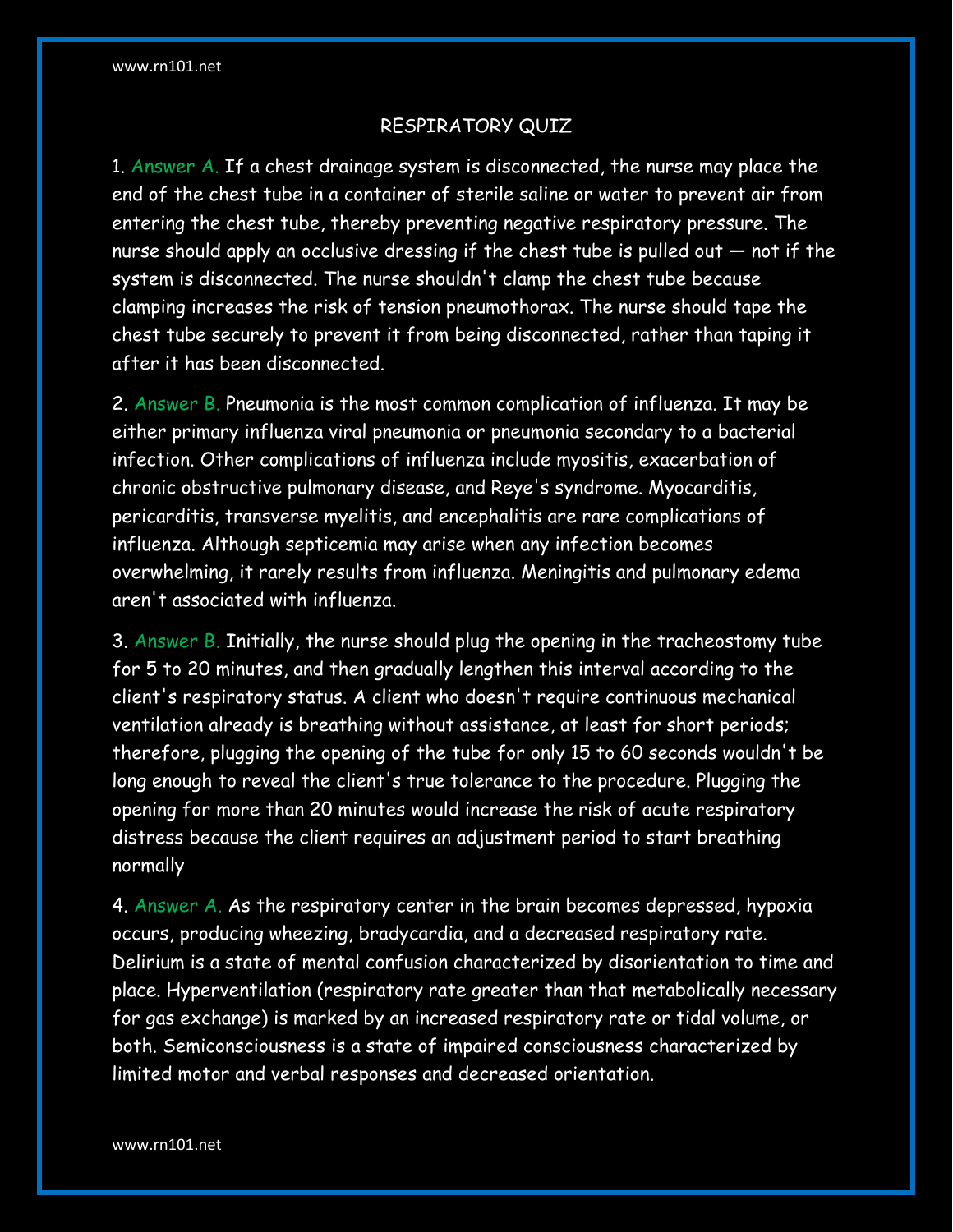5. Answer D. In respiratory acidosis, ABG analysis reveals an arterial pH below 7.35 and partial pressure of arterial carbon dioxide (PaCO2) above 45 mm Hg. Therefore, the combination of a pH value of 7.25 and a PaCO2 value of 50 mm Hg confirms respiratory acidosis. A pH value of 5.0 with a PaCO2 value of 30 mm Hg indicates respiratory alkalosis. Options B and C represent normal ABG values, reflecting normal gas exchange in the lungs.

6. Answer B. Administration of a corticosteroid such as prednisone suppresses the body's natural cortisol secretion, which may take weeks or months to normalize after drug discontinuation. Abruptly discontinuing such therapy may cause the serum cortisol level to drop low enough to trigger acute adrenocortical insufficiency. Hyperglycemia, glycosuria, GI bleeding, restlessness, and seizures are common adverse effects of corticosteroid therapy, not its sudden cessation

7. Answer D. A patent airway and an adequate breathing pattern are the top priority for any client, making impaired gas exchange related to airflow obstruction the most important nursing diagnosis. The other options also may apply to this client but are less important.

8. Answer B. A non-rebreather mask can deliver levels of the fraction of inspired oxygen (FIO2) as high as 100%. Other modes — simple mask, face tent and nasal cannula — deliver lower levels of FIO2.

9. Answer B. The nurse should perform chest physiotherapy at least 2 hours after a meal to reduce the risk of vomiting and aspiration. Performing it immediately before a meal may tire the client and impair the ability to eat. Percussion and vibration, components of chest physiotherapy, may worsen bronchospasms; therefore, the procedure is contraindicated in clients with bronchospasms. Secretions that have mobilized (especially when suction equipment isn't available) are a contraindication for postural drainage, another component of chest physiotherapy.

10. Answer D. Hypotension, hypothermia, and vasoconstriction may alter pulse oximetry values by reducing arterial blood flow. Likewise, movement of the finger to which the oximeter is applied may interfere with interpretation of SaO2. All of these conditions limit the usefulness of pulse oximetry. Fever, tachypnea, and tachycardia don't affect pulse oximetry values directly.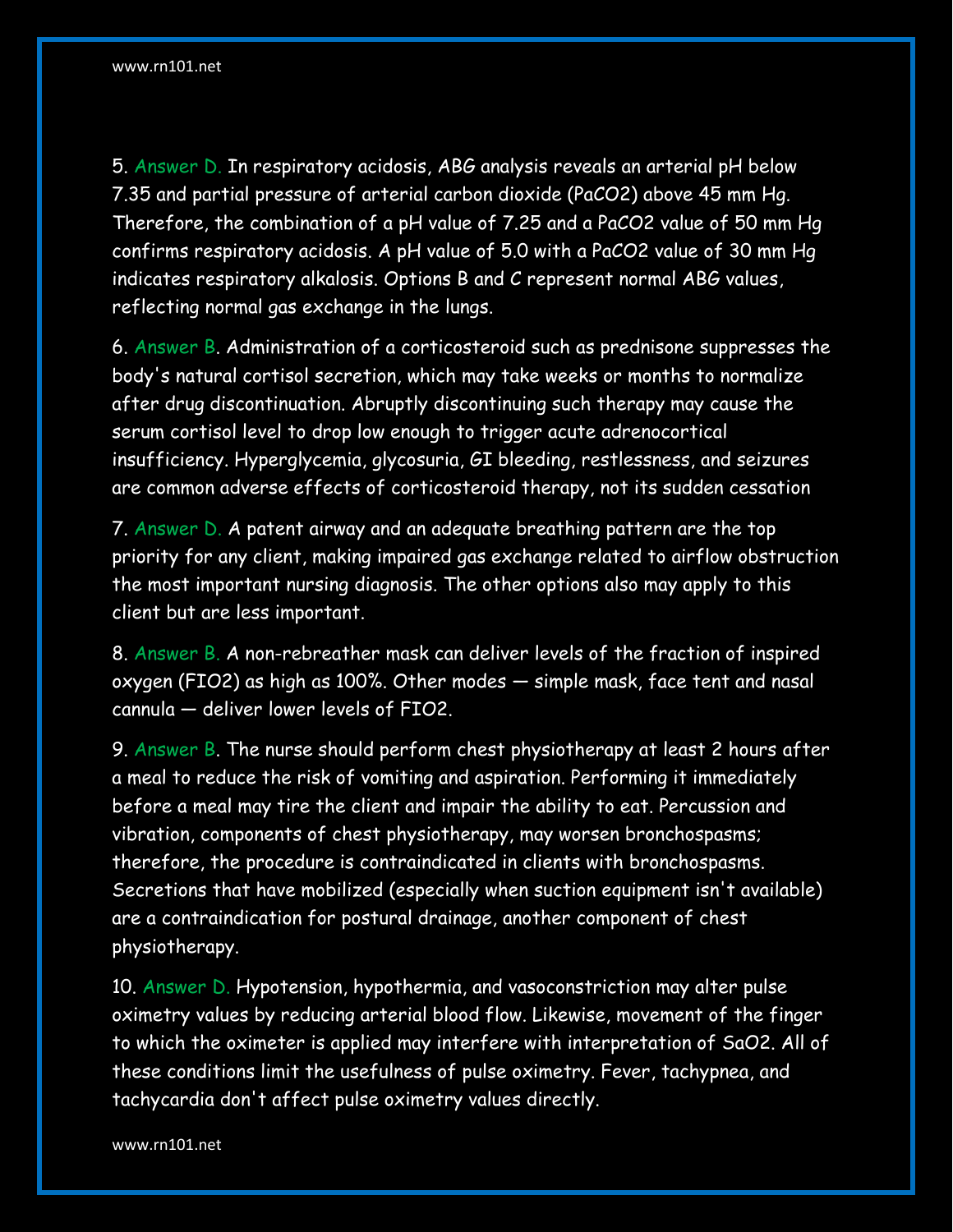11. Answer B. Maintaining a patent airway is the most basic and critical human need. All other interventions are important to the client's well-being but not as important as having sufficient oxygen to breathe.

12. Answer C. Controlled coughing helps maintain a patent airway by helping to mobilize and remove secretions. A moderate fluid intake (usually 2 L or more daily) and moderate activity help liquefy and mobilize secretions. Bed rest and sedatives may limit the client's ability to maintain a patent airway, causing a high risk of infection from pooled secretions.

13. Answer A. Tidal volume is the amount of air inspired and expired with each breath. Residual volume is the amount of air remaining in the lungs after forcibly exhaling. Vital capacity is the maximum amount of air that can be moved out of the lungs after maximal inspiration and expiration. Dead-space volume is the amount of air remaining in the upper airways that never reaches the alveoli. In pathologic conditions, dead space may also exist in the lower airways.

14. Answer C. An FO2 greater than 0.5 for as little as 16 to 24 hours can be toxic and can lead to decreased gas diffusion and surfactant activity. The ideal oxygen source is room air F IO 2 0.18 to 0.21.

15. Answer B. A positive reaction means the client has been exposed to TB; it isn't conclusive of the presence of active disease. A positive reaction consists of palpable swelling and induration of 5 to 15 mm. It can be read 48 to 72 hours after the injection. In clients with positive reactions, further studies are usually done to rule out active disease. In immunosuppressed clients, a negative reaction doesn't exclude the presence of active disease.

16. Answer B. Before weaning a client from mechanical ventilation, it's most important to have baseline ABG levels. During the weaning process, ABG levels will be checked to assess how the client is tolerating the procedure. Other assessment parameters are less critical. Measuring fluid volume intake and output is always important when a client is being mechanically ventilated. Prior attempts at weaning and ECG results are documented on the client's record, and the nurse can refer to them before the weaning process begins.

17. Answer B. The ABG results reveal respiratory alkalosis. The best intervention to raise the PaCO2 level would be to have the client breathe into a paper bag. All of the other options — such as administering a decongestant, offering fluids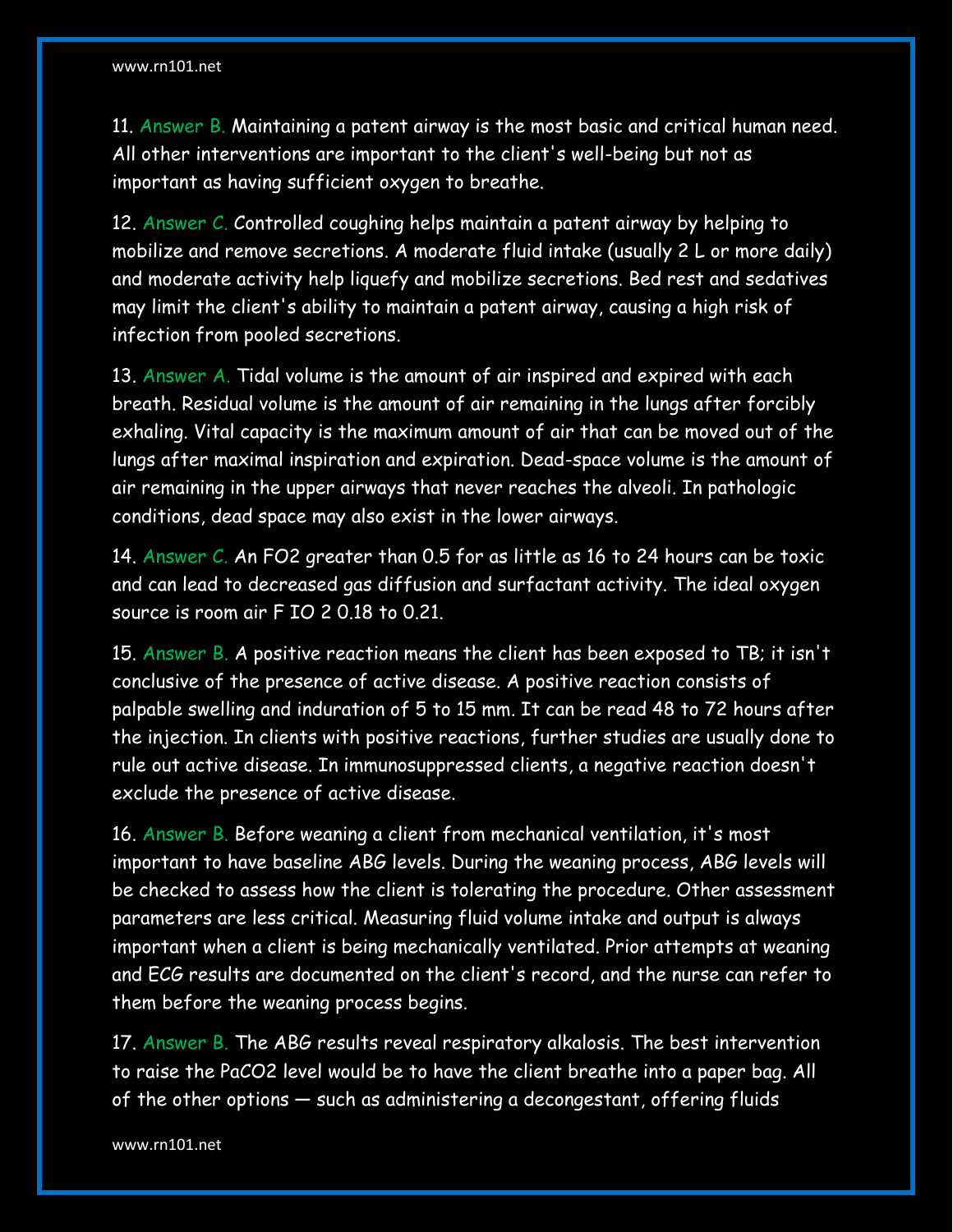frequently, and administering supplemental oxygen — wouldn't raise the lowered PaCO2 level.

18. Answer C. The most significant and direct indicator of the effectiveness of oxygen therapy is the PaO2 value. Based on the PaO2 value, the nurse may adjust the type of oxygen delivery (cannula, venturi mask, or mechanical ventilator), flow rate, and oxygen percentage. The other options reflect the client's ventilation status, not oxygenation.

19. Answer A. Endotracheal suctioning removes secretions as well as gases from the airway and lowers the arterial oxygen saturation (SaO2) level. Coughing and incentive spirometry improves oxygenation and should raise or maintain oxygen saturation. Because of superficial vasoconstriction, using a cooling blanket can lower peripheral oxygen saturation readings, but SaO2 levels wouldn't be affected.

20. Answer A. The nurse should measure and document the amount of chest tube drainage regularly to detect abnormal drainage patterns, such as may occur with a hemorrhage (if excessive) or a blockage (if decreased). Continuous bubbling in the water-seal chamber indicates a leak in the closed chest drainage system, which must be corrected. The nurse should keep the collection chamber below chest level to allow fluids to drain into it. The nurse should not strip chest tubes because doing so may traumatize the tissue or dislodge the tube.

21. Answer B. Conditions that increase oxygen demands include obesity, smoking, exposure to temperature extremes, and stress. A client with chronic bronchitis should drink at least 2,000 ml of fluid daily to thin mucus secretions; restricting fluid intake may be harmful. The nurse should encourage the client to eat a highprotein snack at bedtime because protein digestion produces an amino acid with sedating effects that may ease the insomnia associated with chronic bronchitis. Eating more than three large meals a day may cause fullness, making breathing uncomfortable and difficult; however, it doesn't increase oxygen demands. To help maintain adequate nutritional intake, the client with chronic bronchitis should eat small, frequent meals (up to six a day).

22. Answer B. Skin color doesn't affect the mucous membranes. The lips, nail beds, and earlobes are less reliable indicators of cyanosis because they're affected by skin color.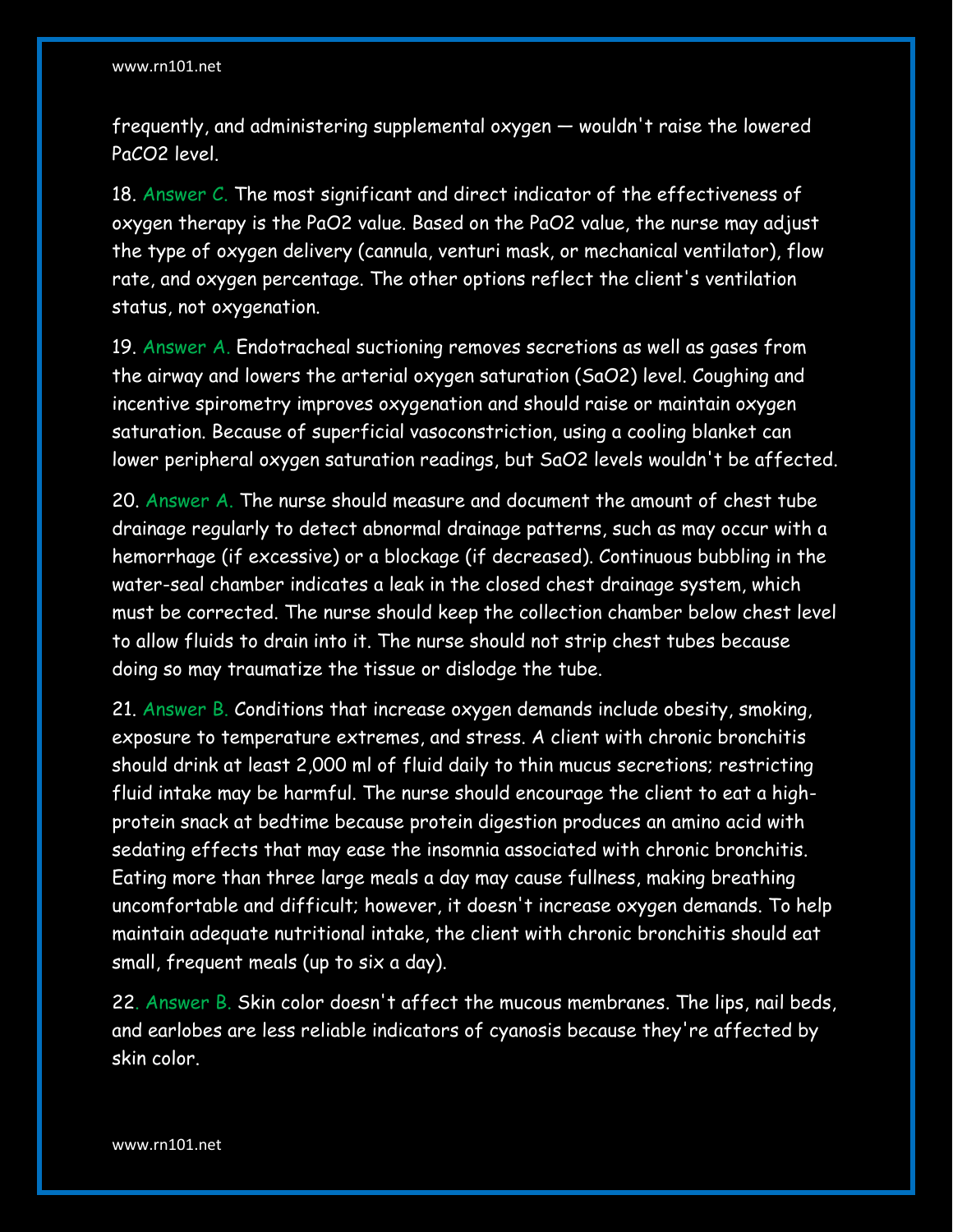23. Answer D. The therapeutic serum theophylline concentration ranges from 10 to 20 mcg/ml. Values below 10 mcg/ml aren't therapeutic.

24. Answer A. To avoid a hypotensive reaction from rapid I.V. administration, the nurse should infuse vancomycin slowly, over 60 to 90 minutes, in a large volume of fluid. Although neutropenia may occur in approximately 5% to 10% of clients receiving vancomycin, this adverse effect reverses rapidly when the drug is discontinued

25. Answer C. Extreme anxiety may lead to respiratory alkalosis by causing hyperventilation, which results in excessive carbon dioxide (CO2) loss. Other conditions that may set the stage for respiratory alkalosis include fever, heart failure, and injury to the brain's respiratory center, overventilation with a mechanical ventilator, pulmonary embolism, and early salicylate intoxication. Type 1 diabetes mellitus may lead to diabetic ketoacidosis; the deep, rapid respirations occurring in this disorder (Kussmaul's respirations) don't cause excessive CO2 loss. Myasthenia gravis and narcotic overdose suppress the respiratory drive, causing CO2 retention, not CO2 loss; this may lead to respiratory acidosis, not alkalosis.

26. Answer D. The client is hypoxemic because of bronchoconstriction as evidenced by wheezes and a subnormal arterial oxygen saturation level. The client's greatest need is bronchodilation, which can be accomplished by administering bronchodilators. Albuterol is a beta2 adrenergic agonist, which causes dilation of the bronchioles. It's given by nebulization or metered-dose inhalation and may be given as often as every 30 to 60 minutes until relief is accomplished. Alprazolam is an anxiolytic and central nervous system depressant, which could suppress the client's breathing. Propranolol is contraindicated in a client who's wheezing because it's a beta2 adrenergic antagonist. Morphine is a respiratory center depressant and is contraindicated in this situation.

27. Answer C. The client with COPD retains carbon dioxide, which inhibits stimulation of breathing by the medullary center in the brain. As a result, low oxygen levels in the blood stimulate respiration, and administering unspecified, unmonitored amounts of oxygen may depress ventilation. To promote adequate gas exchange, the nurse should use a Venturi mask to deliver a specified, controlled amount of oxygen consistently and accurately. Drinking three glasses of fluid daily wouldn't affect gas exchange or be sufficient to liquefy secretions, which are common in COPD. Clients with COPD and respiratory distress should be placed in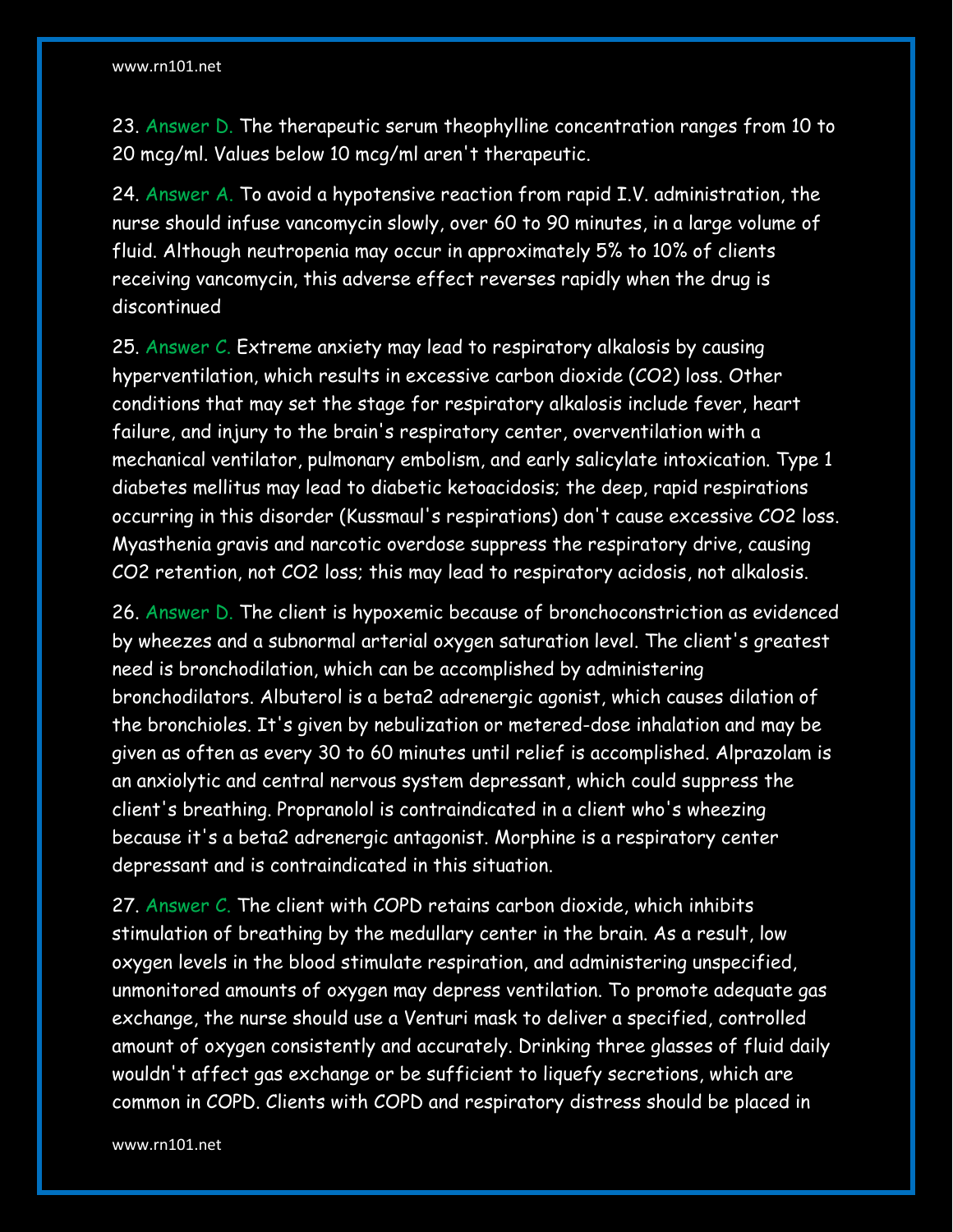high Fowler's position and shouldn't receive sedatives or other drugs that may further depress the respiratory center.

28. Answer A. Pursed-lip breathing helps prevent early airway collapse. Learning this technique helps the client control respiration during periods of excitement, anxiety, exercise, and respiratory distress. To increase inspiratory muscle strength and endurance, the client may need to learn inspiratory resistive breathing. To decrease accessory muscle use and thus reduce the work of breathing, the client may need to learn diaphragmatic (abdominal) breathing. In pursed-lip breathing, the client mimics a normal inspiratory-expiratory (I:E) ratio of 1:2. (A client with emphysema may have an I:E ratio as high as 1:4.)

29. Answer A. The therapeutic range for the serum theophylline level is 10 to 20 mcg/mL. If the level is below the therapeutic range, the client may experience frequent exacerbations of the disorder. Although all the options identify values within the therapeutic range, option A is the option that reflects a need for compliance with medication.

30. Answer A. Continuous gentle bubbling should be noted in the suction control chamber. Option B is incorrect. Chest tubes should only be clamped to check for an air leak or when changing drainage devices (according to agency policy). Option C is incorrect. Bubbling should be continuous and not intermittent. Option D is incorrect because bubbling should be gentle. Increasing the suction pressure only increases the rate of evaporation of water in the drainage system.

31. Answer B. The presence of fluctuation of the fluid level in the water seal chamber indicates a patent drainage system. With normal breathing, the water level rises with inspiration and falls with expiration. Fluctuation stops if the tube is obstructed, if a dependent loop exists, if the suction is not working properly, or if the lung has reexpanded. Options A, C, and D are incorrect.

32. Answer B. If the chest drainage system is disconnected, the end of the tube is placed in a bottle of sterile water held below the level of the chest. The system is replaced if it breaks or cracks or if the collection chamber is full. Placing a sterile dressing over the disconnection site will not prevent complications resulting from the disconnection. The physician may need to be notified, but this is not the initial action.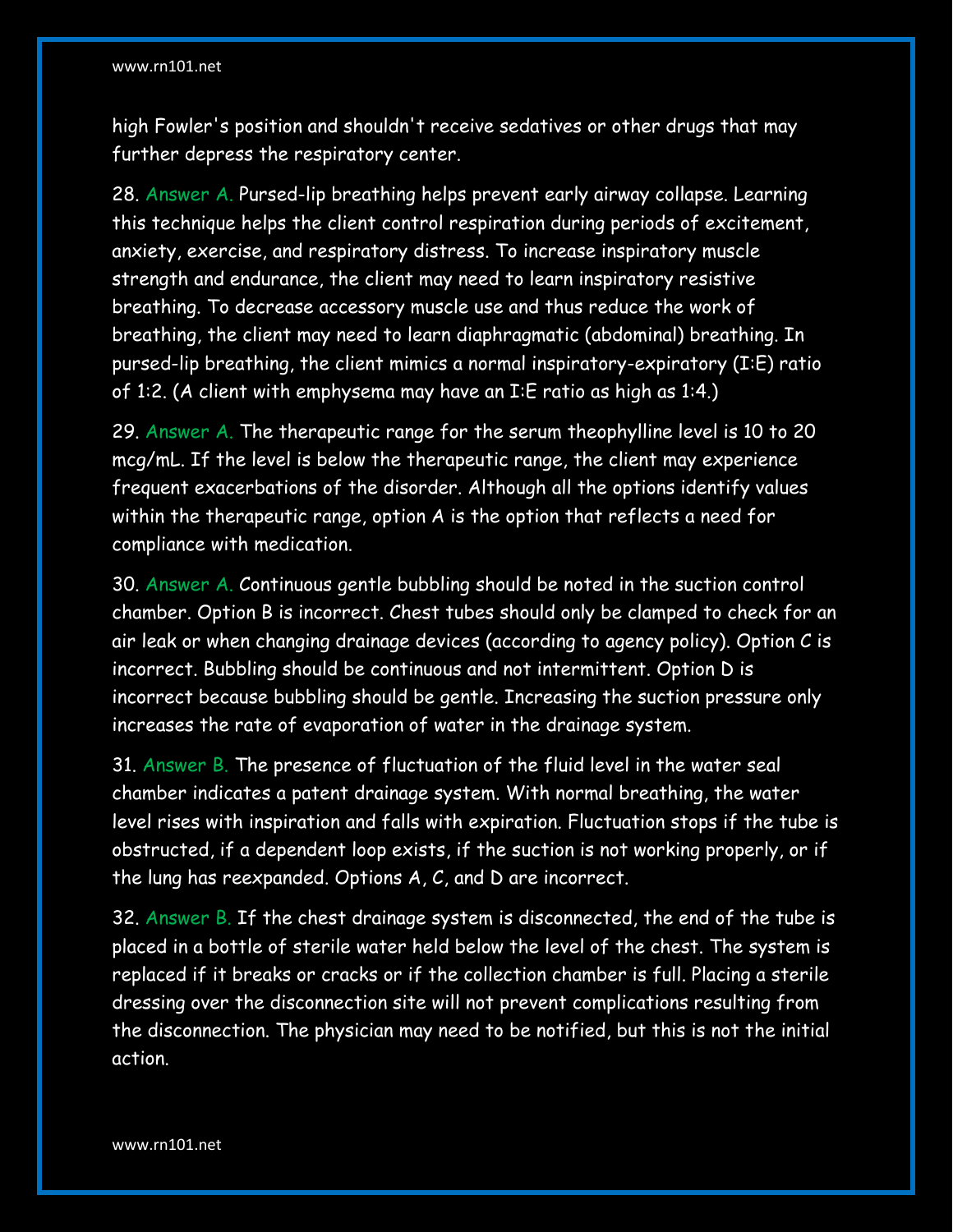33. Answer D. When the chest tube is removed, the client is asked to perform the Valsalva maneuver (take a deep breath, exhale, and bear down). The tube is quickly withdrawn, and an airtight dressing is taped in place. An alternative instruction is to ask the client to take a deep breath and hold the breath while the tube is removed. Options A, B, and C are incorrect client instructions.

34. Answer B. If the tube is dislodged accidentally, the initial nursing action is to grasp the retention sutures and spread the opening. If agency policy permits, the nurse then attempts immediately to replace the tube. Covering the tracheostomy site will block the airway. Options 1 and 3 will delay treatment in this emergency situation.

35. Answer A. The nurse reports stridor to the physician immediately. This is a high-pitched, coarse sound that is heard with the stethoscope over the trachea. Stridor indicates airway edema and places the client at risk for airway obstruction. Options B, C, and D are not signs that require immediate notification of the physician.

36. Answer B. This client has sustained a blunt or a closed chest injury. Basic symptoms of a closed pneumothorax are shortness of breath and chest pain. A larger pneumothorax may cause tachypnea, cyanosis, diminished breath sounds, and subcutaneous emphysema. Hyperresonance also may occur on the affected side. A sucking sound at the site of injury would be noted with an open chest injury.

37. Answer B. Clinical manifestations of chronic obstructive pulmonary disease (COPD) include hypoxemia, hypercapnia, dyspnea on exertion and at rest, oxygen desaturation with exercise, and the use of accessory muscles of respiration. Chest x-rays reveal a hyperinflated chest and a flattened diaphragm if the disease is advanced.

38. Answer D. One of the first pulmonary symptoms is a slight cough with the expectoration of mucoid sputum. Options A, B, and C are late symptoms and signify cavitation and extensive lung involvement.

39. Answer B. Tuberculosis is definitively diagnosed through culture and isolation of Mycobacterium tuberculosis. A presumptive diagnosis is made based on a tuberculin skin test, a sputum smear that is positive for acid-fast bacteria, a chest x-ray, and histological evidence of granulomatous disease on biopsy.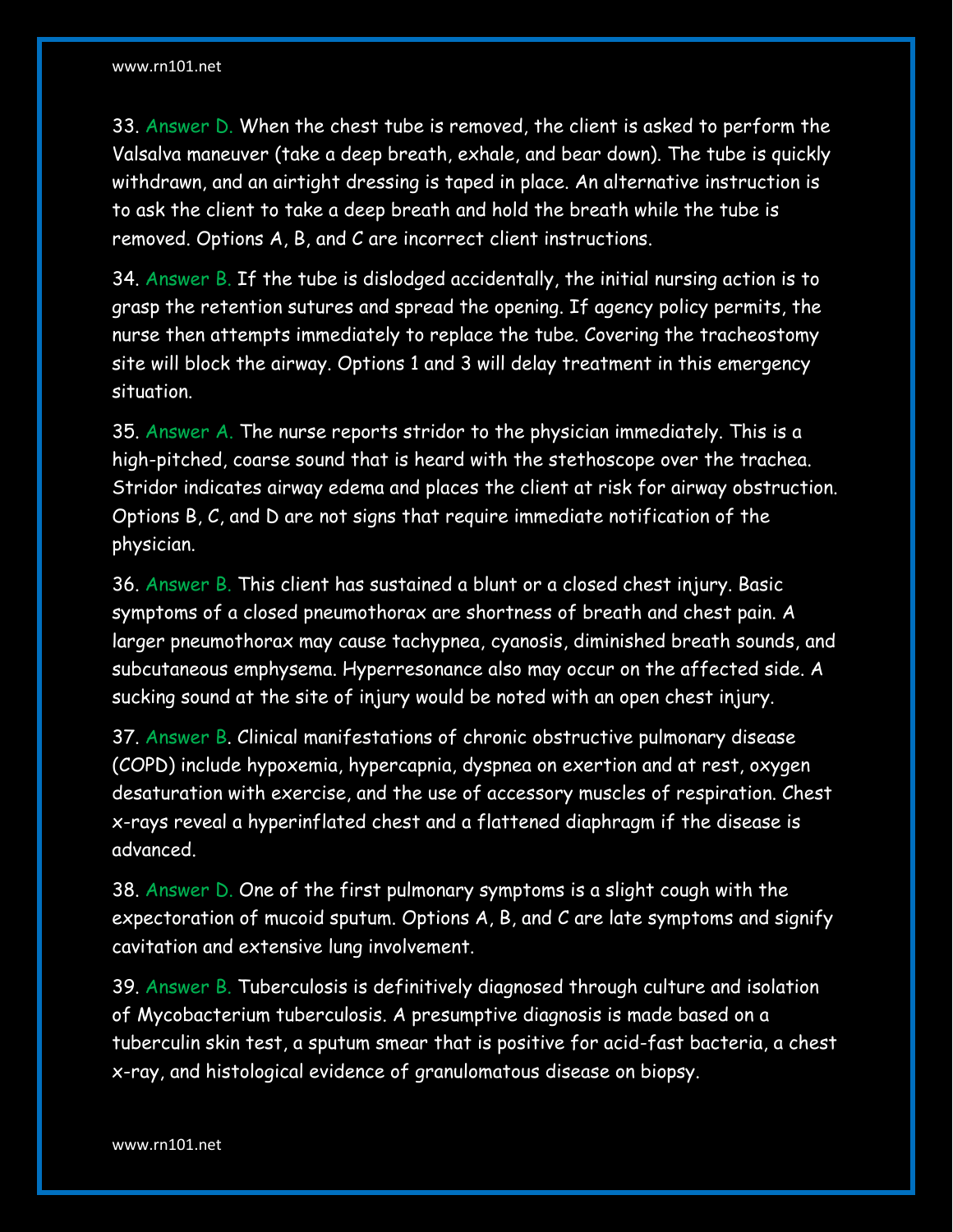40. Answer B. Tuberculosis is an infectious disease caused by the bacillus Mycobacterium tuberculosis and is spread primarily by the airborne route. Options A, C, and D are incorrect.

41. Answer B. Oxygen is used cautiously and should not exceed 2 L/min. Because of the long-standing hypercapnia that occurs in emphysema, the respiratory drive is triggered by low oxygen levels rather than increased carbon dioxide levels, as is the case in a normal respiratory system.

42. Answer D. Pursed-lip breathing facilitates maximal expiration for clients with obstructive lung disease. This type of breathing allows better expiration by increasing airway pressure that keeps air passages open during exhalation. Options A, B, and C are not the purposes of this type of breathing.

43. Answer B. To obtain a sputum specimen, the client should rinse the mouth to reduce contamination, breathe deeply, and then cough into a sputum specimen container. The client should be encouraged to cough and not spit so as to obtain sputum. Sputum can be thinned by fluids or by a respiratory treatment such as inhalation of nebulized saline or water. The optimal time to obtain a specimen is on arising in the morning.

44. Answer C. If a biopsy was performed during a bronchoscopy, blood-streaked sputum is expected for several hours. Frank blood indicates hemorrhage. A dry cough may be expected. The client should be assessed for signs of complications, which would include cyanosis, dyspnea, stridor, bronchospasm, hemoptysis, hypotension, tachycardia, and dysrhythmias. Hematuria is unrelated to this procedure.

45. Answer C. Hypoxemia can be caused by prolonged suctioning, which stimulates the pacemaker cells in the heart. A vasovagal response may occur, causing bradycardia. The nurse must preoxygenate the client before suctioning and limit the suctioning pass to 10 seconds.

46. Answer C. During suctioning, the nurse should monitor the client closely for side effects, including hypoxemia, cardiac irregularities such as a decrease in heart rate resulting from vagal stimulation, mucosal trauma, hypotension, and paroxysmal coughing. If side effects develop, especially cardiac irregularities, the procedure is stopped and the client is reoxygenated.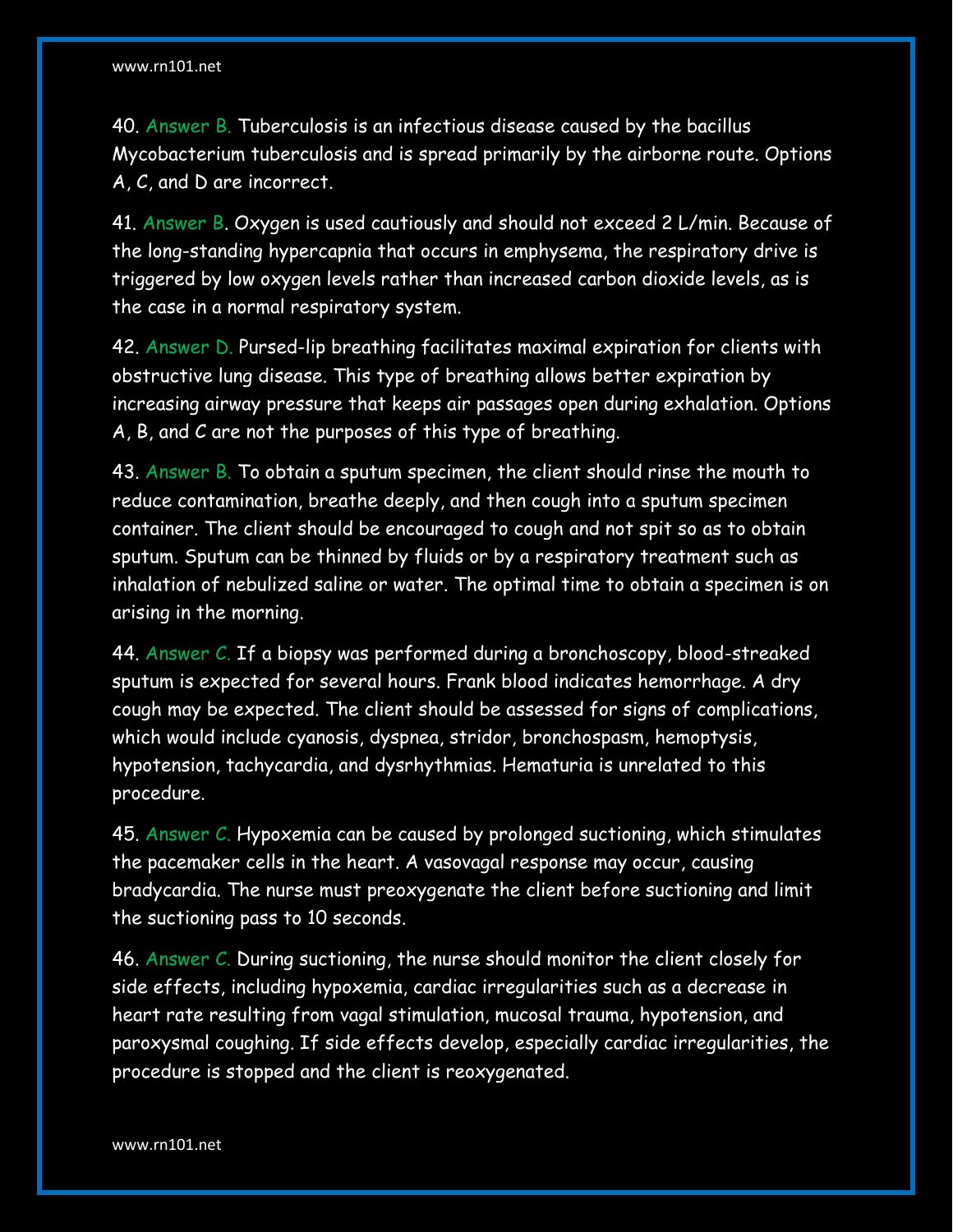47. Answer A. In an acidotic condition, the pH would be low, indicating the acidosis. In addition, a low bicarbonate level along with the low pH would indicate a metabolic state. Therefore, options B, C, and D are incorrect.

48. Answer A. The common clinical manifestations of pulmonary embolism are tachypnea, tachycardia, dyspnea, and chest pain.

49. Answer A. The client should be instructed to hold his or her breath for at least 10 to 15 seconds before exhaling the mist. Options B, C, and D are accurate instructions regarding the use of the inhaler.

50. Answer D. After bronchoscopy, the nurse keeps the client on NPO status until the gag reflex returns because the preoperative sedation and local anesthesia impair swallowing and the protective laryngeal reflexes for a number of hours. Additional fluids are unnecessary because no contrast dye is used that would need flushing from the system. Atropine and midazolam would be administered before the procedure, not after.

51. Answer D. Rib fractures are a common injury, especially in the older client, and result from a blunt injury or a fall. Typical signs and symptoms include pain and tenderness localized at the fracture site and exacerbated by inspiration and palpation, shallow respirations, splinting or guarding the chest protectively to minimize chest movement, and possible bruising at the fracture site. Paradoxical respirations are seen with flail chest.

52. Answer C. Flail chest results from fracture of two or more ribs in at least two places each. This results in a "floating" section of ribs. Because this section is unattached to the rest of the bony rib cage, this segment results in paradoxical chest movement. This means that the force of inspiration pulls the fractured segment inward, while the rest of the chest expands. Similarly, during exhalation, the segment balloons outward while the rest of the chest moves inward. This is a telltale sign of flail chest.

53. Answer A. Pneumothorax is characterized by restlessness, tachycardia, dyspnea, pain with respiration, asymmetrical chest expansion, and diminished or absent breath sounds on the affected side. Pneumothorax can cause increased airway pressure because of resistance to lung inflation. Acute respiratory distress syndrome and pulmonary embolism are not characterized by absent breath sounds. An endotracheal tube that is inserted too far can cause absent breath sounds, but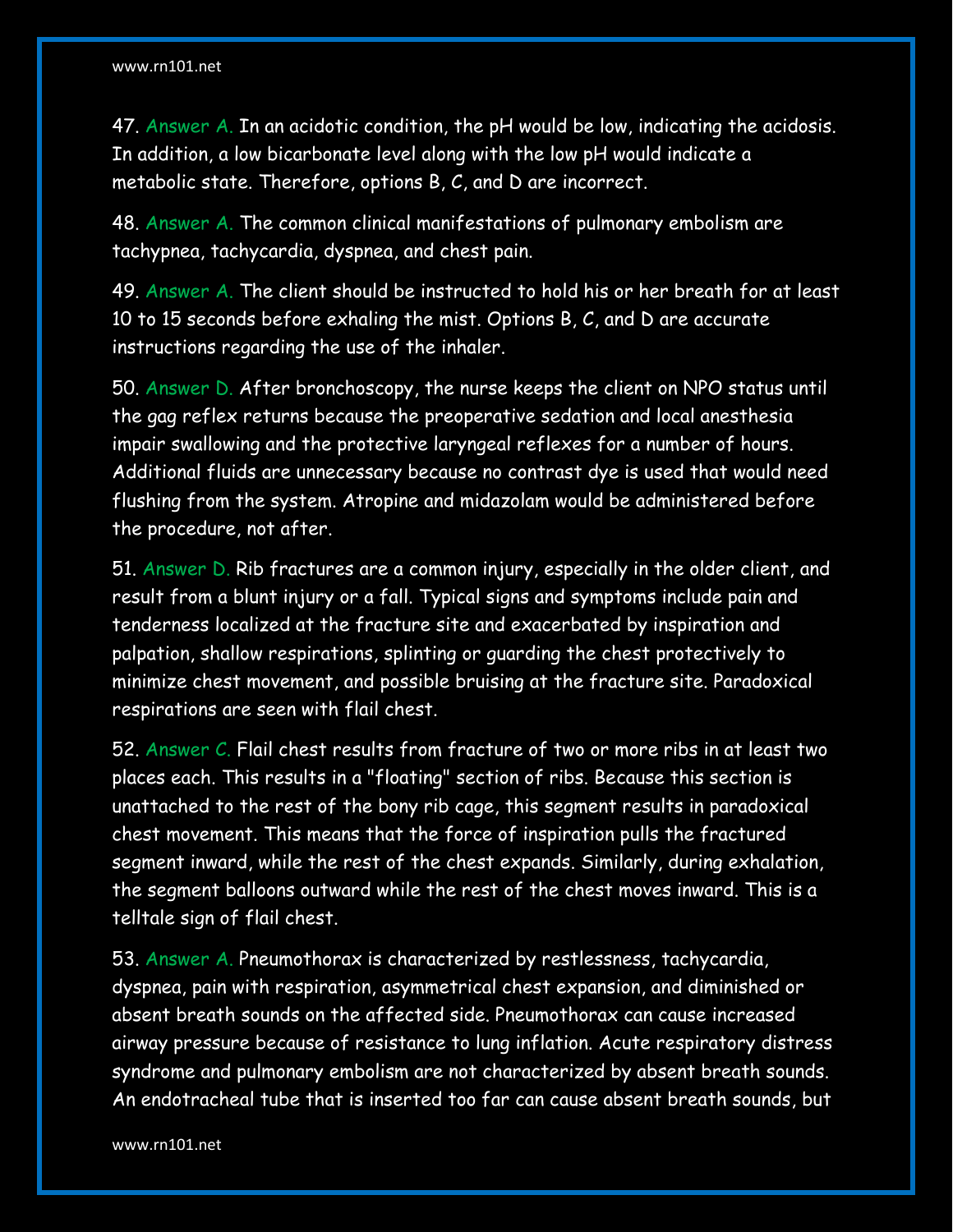the lack of breath sounds most likely would be on the left side because of the degree of curvature of the right and left main stem bronchi.

54. Answer C. Instructions for using a metered-dose inhaler include shaking the canister, holding it right side up, inhaling slowly and evenly through the mouth, delivering one spray per breath, and holding the breath after inhalation.

55. Answer D. The earliest detectable sign of acute respiratory distress syndrome is an increased respiratory rate, which can begin from 1 to 96 hours after the initial insult to the body. This is followed by increasing dyspnea, air hunger, retraction of accessory muscles, and cyanosis. Breath sounds may be clear or consist of fine inspiratory crackles or diffuse coarse crackles.

56. Answer C. The normal pulmonary capillary wedge pressure (PCWP) is 8 to 13 mm Hg, and the client is considered to have high readings if they exceed 18 to 20 mm Hg. The client with acute respiratory distress syndrome has a normal PCWP, which is an expected finding because the edema is in the interstitium of the lung and is noncardiac.

57. Answer A. The client with emphysema has hyperinflation of the alveoli and flattening of the diaphragm. These lead to increased anteroposterior diameter, referred to as "barrel chest." The client also has dyspnea with prolonged expiration and has hyperresonant lungs to percussion.

58. Answer B. The client with tuberculosis usually experiences cough (productive or nonproductive), fatigue, anorexia, weight loss, dyspnea, hemoptysis, chest discomfort or pain, chills and sweats (which may occur at night), and a low-grade fever.

59. Answer A. When percussing the chest wall, the nurse expects to elicit resonant sounds — low-pitched, hollow sounds heard over normal lung tissue. Hyperresonant sounds indicate increased air in the lungs or pleural space; they're louder and lower pitched than resonant sounds. Although hyperresonant sounds occur in such disorders as emphysema and pneumothorax, they may be normal in children and very thin adults. Dull sounds, normally heard only over the liver and heart, may occur over dense lung tissue, such as from consolidation or a tumor. Dull sounds are thudlike and of medium pitch. Flat sounds, soft and high-pitched, are heard over airless tissue and can be replicated by percussing the thigh or a bony structure.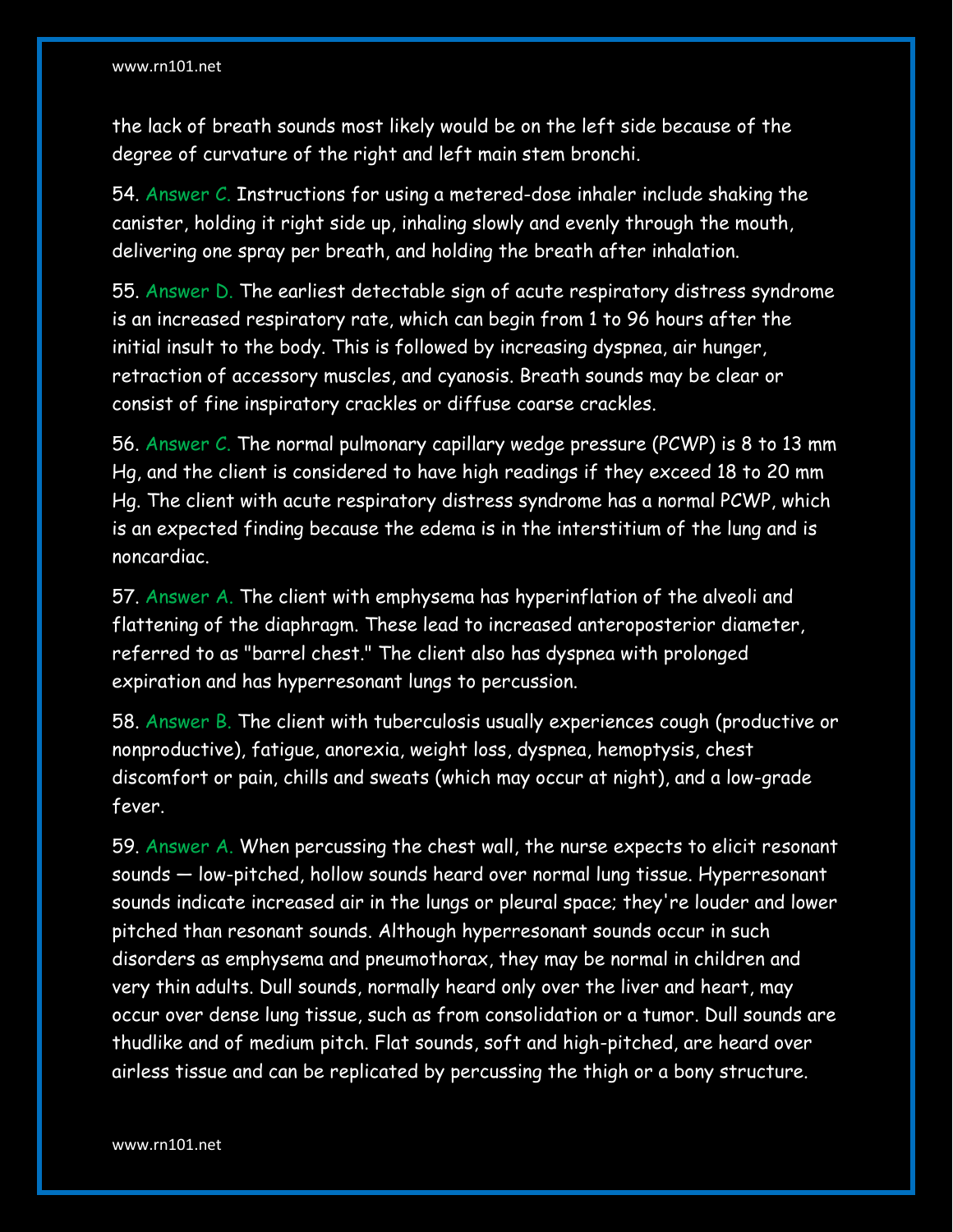60. Answer C. Constant bubbling in the chamber indicates an air leak and requires immediate intervention. The client with a pneumothorax will have intermittent bubbling in the water-seal chamber. Clients without a pneumothorax should have no evidence of bubbling in the chamber. If the tube is obstructed, the nurse should notice that the fluid has stopped fluctuating in the water-seal chamber.

61. Answer A. For a client with an ET tube, the most important nursing action is auscultating the lungs regularly for bilateral breath sounds to ensure proper tube placement and effective oxygen delivery. Although the other options are appropriate for this client, they're secondary to ensuring adequate oxygenation.

62. Answer B. The use of accessory muscles for respiration indicates the client is having difficulty breathing. Diaphragmatic and pursed-lip breathing are two controlled breathing techniques that help the client conserve energy.

63. Answer D. The nurse observes respiratory excursion to help assess chest movements. Normally, thoracic expansion is symmetrical; unequal expansion may indicate pleural effusion, atelectasis, pulmonary embolus, or a rib or sternum fracture. The nurse assesses vocal sounds to evaluate air flow when checking for tactile fremitus; after asking the client to say "99," the nurse palpates the vibrations transmitted from the bronchopulmonary system along the solid surfaces of the chest wall to the nurse's palms. The nurse assesses breath sounds during auscultation.

64. Answer C. In a client with COPD, an ineffective cough impedes secretion removal. This, in turn, causes mucus plugging, which leads to localized airway obstruction — a known cause of atelectasis. An ineffective cough doesn't cause pleural effusion (fluid accumulation in the pleural space). Pulmonary edema usually results from left-sided heart failure, not an ineffective cough. Although many noncardiac conditions may cause pulmonary edema, an ineffective cough isn't one of them. Oxygen toxicity results from prolonged administration of high oxygen concentrations, not an ineffective cough.

65. Answer A. The common feature of all types of pneumonia is an inflammatory pulmonary response to the offending organism or agent. Although most types of pneumonia have a sudden onset, a few (such as anaerobic bacterial pneumonia and mycoplasmal pneumonia) have an insidious onset. Antibiotic therapy is the primary treatment for most types of pneumonia; however, the antibiotic must be specific